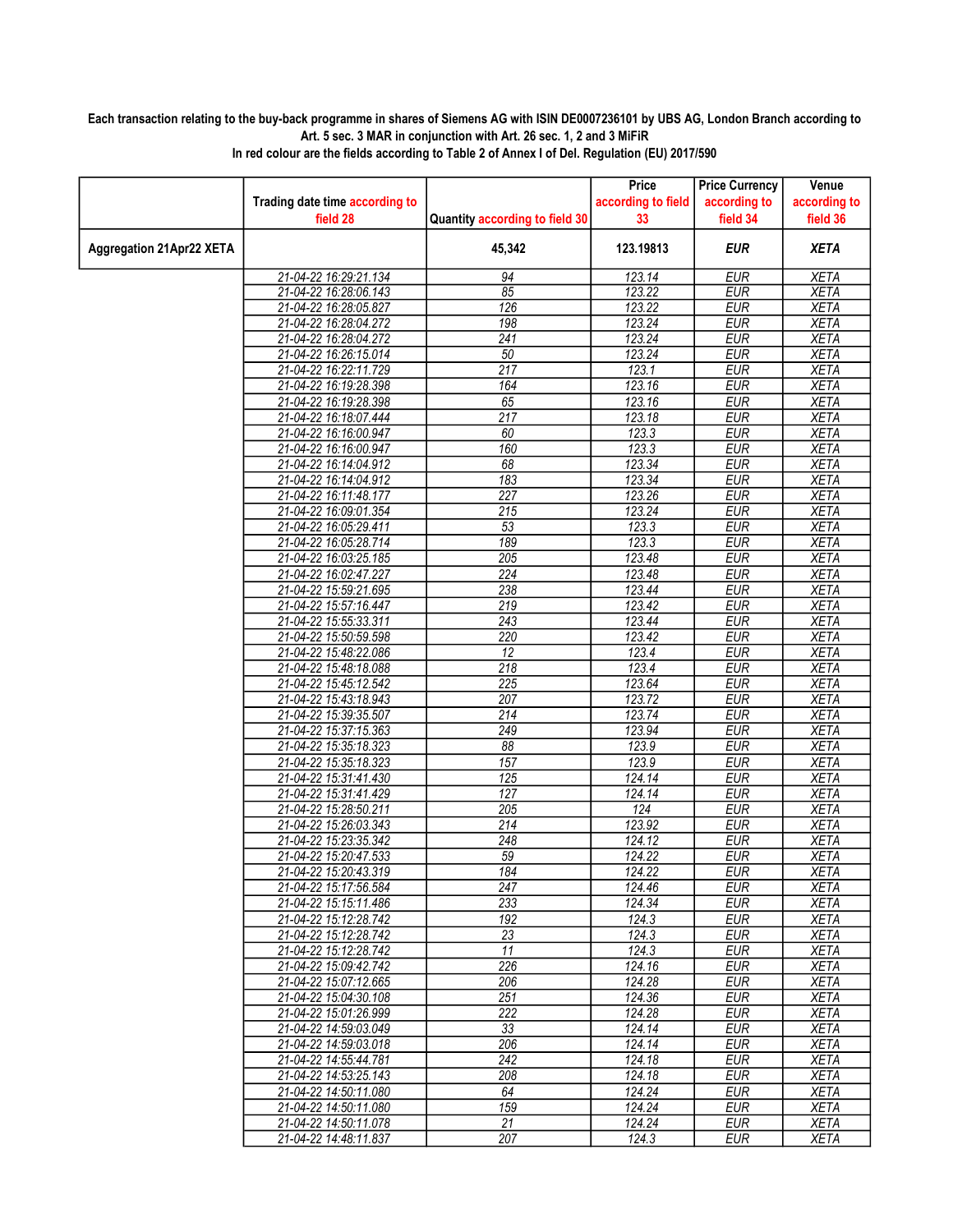| 21-04-22 14:47:34.310 | 238                   | 124.48 | <b>EUR</b> | <b>XETA</b> |
|-----------------------|-----------------------|--------|------------|-------------|
| 21-04-22 14:44:53.877 | 216                   | 124.66 | <b>EUR</b> | <b>XETA</b> |
| 21-04-22 14:41:12.878 | 232                   | 124.26 | <b>EUR</b> | <b>XETA</b> |
| 21-04-22 14:38:31.200 | 127                   | 124.34 | <b>EUR</b> | <b>XETA</b> |
| 21-04-22 14:38:31.179 | 86                    | 124.34 | <b>EUR</b> | <b>XETA</b> |
| 21-04-22 14:36:09.506 | 127                   | 124.6  | <b>EUR</b> | <b>XETA</b> |
|                       |                       | 124.6  | <b>EUR</b> |             |
| 21-04-22 14:36:09.506 | 104                   |        |            | <b>XETA</b> |
| 21-04-22 14:33:19.464 | 234                   | 124.6  | <b>EUR</b> | <b>XETA</b> |
| 21-04-22 14:31:09.150 | 237                   | 124.5  | <b>EUR</b> | <b>XETA</b> |
| 21-04-22 14:28:33.867 | 155                   | 124.34 | <b>EUR</b> | <b>XETA</b> |
| 21-04-22 14:28:33.865 | 85                    | 124.34 | <b>EUR</b> | <b>XETA</b> |
| 21-04-22 14:24:36.163 | 231                   | 124.34 | <b>EUR</b> | <b>XETA</b> |
| 21-04-22 14:20:58.224 | 162                   | 124.38 | <b>EUR</b> | <b>XETA</b> |
| 21-04-22 14:20:58.224 | 68                    | 124.38 | <b>EUR</b> | <b>XETA</b> |
| 21-04-22 14:17:00.139 | 251                   | 124.62 | <b>EUR</b> | <b>XETA</b> |
| 21-04-22 14:14:43.117 | 183                   | 124.74 | <b>EUR</b> | <b>XETA</b> |
|                       |                       | 124.74 | <b>EUR</b> |             |
| 21-04-22 14:14:43.113 | 62                    |        |            | <b>XETA</b> |
| 21-04-22 14:11:16.415 | 205                   | 124.6  | <b>EUR</b> | <b>XETA</b> |
| 21-04-22 14:08:07.619 | 212                   | 124.62 | <b>EUR</b> | <b>XETA</b> |
| 21-04-22 14:04:34.381 | 125                   | 124.68 | <b>EUR</b> | <b>XETA</b> |
| 21-04-22 14:04:34.381 | 128                   | 124.66 | <b>EUR</b> | <b>XETA</b> |
| 21-04-22 14:01:20.644 | 236                   | 124.66 | <b>EUR</b> | <b>XETA</b> |
| 21-04-22 14:01:20.644 | 16                    | 124.66 | <b>EUR</b> | <b>XETA</b> |
| 21-04-22 13:58:03.078 | 89                    | 124.58 | <b>EUR</b> | <b>XETA</b> |
| 21-04-22 13:58:03.078 | 19                    | 124.58 | <b>EUR</b> | <b>XETA</b> |
| 21-04-22 13:58:03.078 | 118                   | 124.58 | <b>EUR</b> | <b>XETA</b> |
|                       |                       |        |            |             |
| 21-04-22 13:56:26.837 | 214                   | 124.58 | <b>EUR</b> | <b>XETA</b> |
| 21-04-22 13:53:17.203 | 233                   | 124.56 | <b>EUR</b> | <b>XETA</b> |
| 21-04-22 13:52:06.404 | 53                    | 124.46 | <b>EUR</b> | <b>XETA</b> |
| 21-04-22 13:50:45.209 | 46                    | 124.56 | <b>EUR</b> | <b>XETA</b> |
| 21-04-22 13:50:45.209 | $\boldsymbol{\delta}$ | 124.56 | <b>EUR</b> | <b>XETA</b> |
| 21-04-22 13:50:45.209 | 49                    | 124.56 | <b>EUR</b> | <b>XETA</b> |
| 21-04-22 13:50:45.209 | 52                    | 124.56 | <b>EUR</b> | <b>XETA</b> |
| 21-04-22 13:50:45.209 | 61                    | 124.56 | <b>EUR</b> | <b>XETA</b> |
| 21-04-22 13:47:26.880 | 237                   | 124.64 | <b>EUR</b> | <b>XETA</b> |
| 21-04-22 13:45:48.064 | 234                   | 124.64 | <b>EUR</b> | <b>XETA</b> |
| 21-04-22 13:40:54.631 | 88                    | 124.34 | <b>EUR</b> | <b>XETA</b> |
| 21-04-22 13:40:54.629 | 146                   | 124.34 | <b>EUR</b> | <b>XETA</b> |
|                       |                       |        |            |             |
| 21-04-22 13:36:03.936 | 246                   | 124.26 | <b>EUR</b> | <b>XETA</b> |
| 21-04-22 13:33:11.751 | 188                   | 124.3  | <b>EUR</b> | <b>XETA</b> |
| 21-04-22 13:33:11.751 | 63                    | 124.3  | EUR        | <b>XETA</b> |
| 21-04-22 13:30:15.381 | 215                   | 124.08 | <b>EUR</b> | <b>XETA</b> |
| 21-04-22 13:26:28.773 | 208                   | 124.02 | EUR        | XETA        |
| 21-04-22 13:25:58.068 | 6                     | 124.02 | EUR        | <b>XETA</b> |
| 21-04-22 13:21:21.195 | 245                   | 124.06 | <b>EUR</b> | XETA        |
| 21-04-22 13:17:44.332 | 215                   | 124.24 | <b>EUR</b> | XETA        |
| 21-04-22 13:17:43.529 | 15                    | 124.24 | EUR        | XETA        |
| 21-04-22 13:17:32.715 | $\overline{2}$        | 124.24 | <b>EUR</b> | <b>XETA</b> |
| 21-04-22 13:13:18.223 | 82                    | 124.5  | <b>EUR</b> | <b>XETA</b> |
| 21-04-22 13:13:18.223 | 146                   | 124.5  | <b>EUR</b> | <b>XETA</b> |
|                       |                       |        |            |             |
| 21-04-22 13:07:52.460 | 56                    | 124.42 | EUR        | <b>XETA</b> |
| 21-04-22 13:07:52.460 | 190                   | 124.42 | <b>EUR</b> | XETA        |
| 21-04-22 13:03:23.257 | 67                    | 124.44 | <b>EUR</b> | XETA        |
| 21-04-22 13:03:23.257 | 144                   | 124.44 | <b>EUR</b> | XETA        |
| 21-04-22 12:59:08.001 | 74                    | 124.42 | <b>EUR</b> | <b>XETA</b> |
| 21-04-22 12:59:08.001 | 57                    | 124.42 | <b>EUR</b> | <b>XETA</b> |
| 21-04-22 12:59:07.059 | 88                    | 124.42 | <b>EUR</b> | <b>XETA</b> |
| 21-04-22 12:52:45.404 | 83                    | 124.5  | <b>EUR</b> | <b>XETA</b> |
| 21-04-22 12:52:45.372 | 142                   | 124.5  | <b>EUR</b> | <b>XETA</b> |
| 21-04-22 12:49:43.800 | 220                   | 124.58 | EUR        | <b>XETA</b> |
|                       |                       |        |            |             |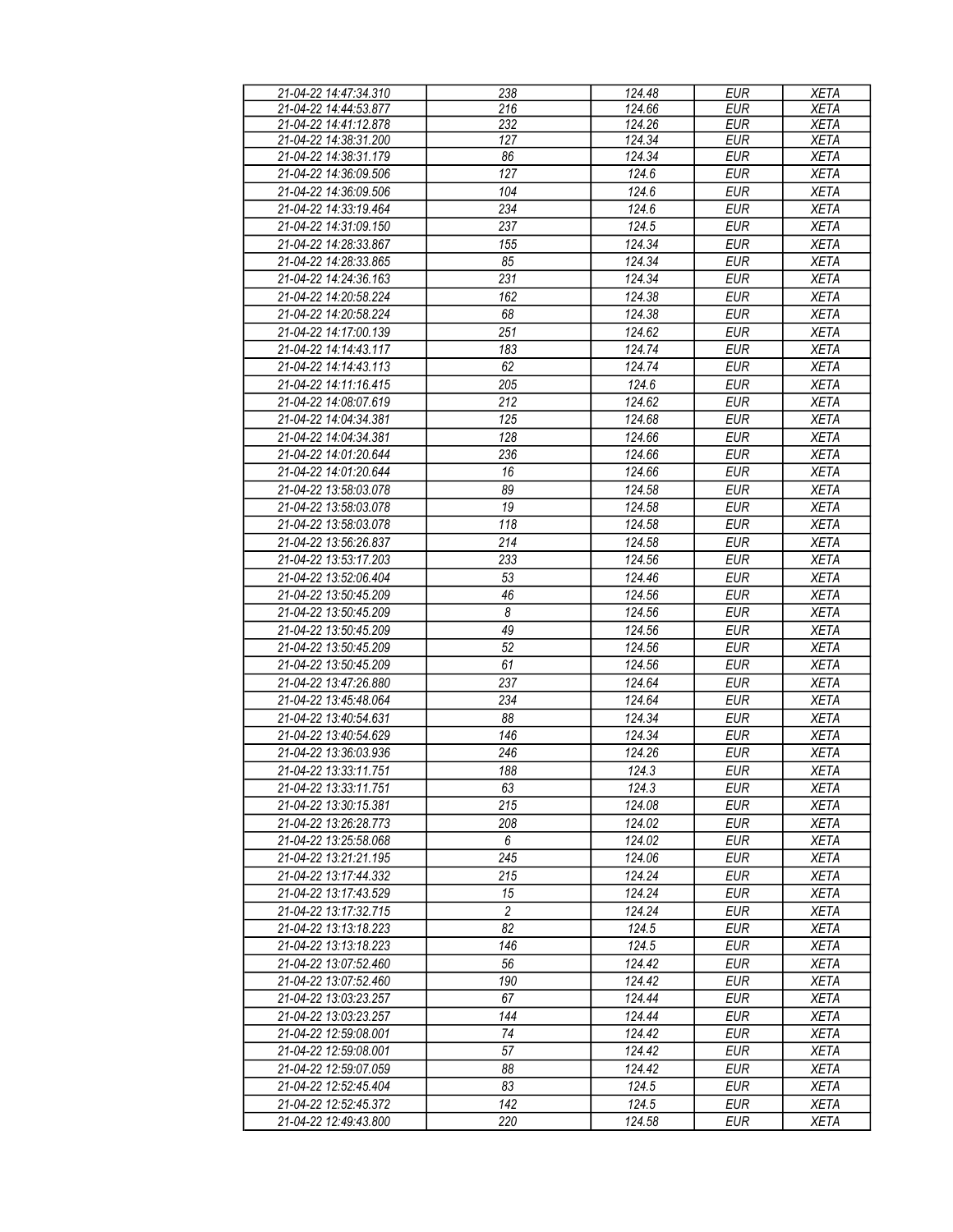| 21-04-22 12:49:43.800 | 29               | 124.58 | EUR        | <b>XETA</b> |
|-----------------------|------------------|--------|------------|-------------|
| 21-04-22 12:43:19.590 | 234              | 124.48 | <b>EUR</b> | <b>XETA</b> |
| 21-04-22 12:36:51.310 | $\overline{205}$ | 124.22 | <b>EUR</b> | <b>XETA</b> |
| 21-04-22 12:32:41.828 | 232              | 124.52 | <b>EUR</b> | <b>XETA</b> |
| 21-04-22 12:27:45.605 | 189              | 124.82 | <b>EUR</b> | <b>XETA</b> |
| 21-04-22 12:27:45.604 | 63               | 124.82 | <b>EUR</b> | <b>XETA</b> |
|                       |                  |        |            |             |
| 21-04-22 12:24:04.783 | 211              | 124.62 | <b>EUR</b> | <b>XETA</b> |
| 21-04-22 12:21:25.585 | 206              | 124.66 | <b>EUR</b> | <b>XETA</b> |
| 21-04-22 12:21:08.891 | 234              | 124.7  | <b>EUR</b> | <b>XETA</b> |
| 21-04-22 12:11:56.449 | 247              | 124.24 | <b>EUR</b> | <b>XETA</b> |
| 21-04-22 12:07:26.363 | $\mathbf{1}$     | 124.3  | <b>EUR</b> | <b>XETA</b> |
| 21-04-22 12:07:26.363 | 250              | 124.3  | <b>EUR</b> | <b>XETA</b> |
| 21-04-22 12:03:28.787 | 143              | 124.26 | <b>EUR</b> | <b>XETA</b> |
| 21-04-22 12:03:28.787 | 66               | 124.26 | <b>EUR</b> | <b>XETA</b> |
| 21-04-22 12:02:25.390 | 243              | 124.22 | <b>EUR</b> | <b>XETA</b> |
| 21-04-22 11:55:25.323 | 213              | 124.22 | <b>EUR</b> | <b>XETA</b> |
| 21-04-22 11:50:52.383 | 85               | 124.18 | <b>EUR</b> | <b>XETA</b> |
| 21-04-22 11:50:52.383 | 126              | 124.18 | <b>EUR</b> | <b>XETA</b> |
| 21-04-22 11:46:08.908 | 246              | 124.12 | <b>EUR</b> | <b>XETA</b> |
| 21-04-22 11:42:19.843 | 177              | 124.28 | <b>EUR</b> | <b>XETA</b> |
| 21-04-22 11:42:19.843 | 56               | 124.28 | <b>EUR</b> | <b>XETA</b> |
| 21-04-22 11:40:49.396 | 211              | 124.1  | <b>EUR</b> | <b>XETA</b> |
| 21-04-22 11:39:29.016 | 68               | 124.08 | <b>EUR</b> | <b>XETA</b> |
| 21-04-22 11:39:29.016 | 152              | 124.08 | <b>EUR</b> | <b>XETA</b> |
| 21-04-22 11:39:29.016 | $\mathbf{1}$     | 124.08 | <b>EUR</b> | <b>XETA</b> |
| 21-04-22 11:35:20.798 | $\overline{7}$   | 123.88 | <b>EUR</b> | <b>XETA</b> |
| 21-04-22 11:35:20.798 | 196              | 123.88 | <b>EUR</b> | <b>XETA</b> |
| 21-04-22 11:35:20.797 | 26               | 123.88 | <b>EUR</b> | <b>XETA</b> |
| 21-04-22 11:31:27.498 | 231              | 124.02 | <b>EUR</b> | <b>XETA</b> |
| 21-04-22 11:27:49.454 | 237              | 123.94 | <b>EUR</b> | <b>XETA</b> |
| 21-04-22 11:27:14.908 | 249              | 123.92 | <b>EUR</b> | <b>XETA</b> |
| 21-04-22 11:21:38.496 | 250              | 123.68 | <b>EUR</b> | <b>XETA</b> |
|                       |                  |        |            |             |
| 21-04-22 11:17:43.033 | 237              | 123.82 | <b>EUR</b> | <b>XETA</b> |
| 21-04-22 11:15:46.150 | 183              | 123.76 | <b>EUR</b> | <b>XETA</b> |
| 21-04-22 11:15:46.150 | 29               | 123.76 | <b>EUR</b> | <b>XETA</b> |
| 21-04-22 11:15:46.150 | 229              | 123.76 | <b>EUR</b> | <b>XETA</b> |
| 21-04-22 11:15:03.807 | 168              | 123.64 | <b>EUR</b> | <b>XETA</b> |
| 21-04-22 11:07:22.109 | 92               | 123.68 | <b>EUR</b> | <b>XETA</b> |
| 21-04-22 11:07:22.109 | 137              | 123.68 | <b>EUR</b> | <b>XETA</b> |
| 21-04-22 11:04:52.783 | 242              | 123.54 | <b>EUR</b> | <b>XETA</b> |
| 21-04-22 11:04:52.783 | 234              | 123.54 | EUR        | XETA        |
| 21-04-22 10:58:06.219 | 228              | 123.54 | <b>EUR</b> | <b>XETA</b> |
| 21-04-22 10:53:45.817 | 222              | 123.42 | <b>EUR</b> | <b>XETA</b> |
| 21-04-22 10:53:40.497 | 250              | 123.44 | <b>EUR</b> | <b>XETA</b> |
| 21-04-22 10:50:25.286 | 34               | 123.54 | EUR        | <b>XETA</b> |
| 21-04-22 10:50:25.286 | 180              | 123.54 | <b>EUR</b> | <b>XETA</b> |
| 21-04-22 10:49:53.685 | 241              | 123.52 | <b>EUR</b> | <b>XETA</b> |
| 21-04-22 10:46:00.252 | 217              | 123.22 | <b>EUR</b> | <b>XETA</b> |
| 21-04-22 10:46:00.252 | 57               | 123.22 | <b>EUR</b> | <b>XETA</b> |
| 21-04-22 10:46:00.252 | 158              | 123.22 | EUR        | <b>XETA</b> |
| 21-04-22 10:41:15.902 | 203              | 123.06 | <b>EUR</b> | <b>XETA</b> |
| 21-04-22 10:41:15.871 | 34               | 123.06 | EUR        | <b>XETA</b> |
| 21-04-22 10:37:10.797 | 57               | 123.02 | <b>EUR</b> | <b>XETA</b> |
| 21-04-22 10:37:10.797 | 103              | 123.02 | EUR        | <b>XETA</b> |
| 21-04-22 10:37:10.797 | 46               | 123.02 | EUR        | <b>XETA</b> |
| 21-04-22 10:34:01.382 | 231              | 123.2  | EUR        | <b>XETA</b> |
| 21-04-22 10:33:15.824 | 245              | 123.22 | <b>EUR</b> | <b>XETA</b> |
| 21-04-22 10:29:50.421 | 205              | 123.22 | EUR        | XETA        |
| 21-04-22 10:29:45.440 | 20               | 123.22 | EUR        | <b>XETA</b> |
| 21-04-22 10:24:47.016 | 51               | 123.2  | EUR        | XETA        |
|                       |                  |        |            |             |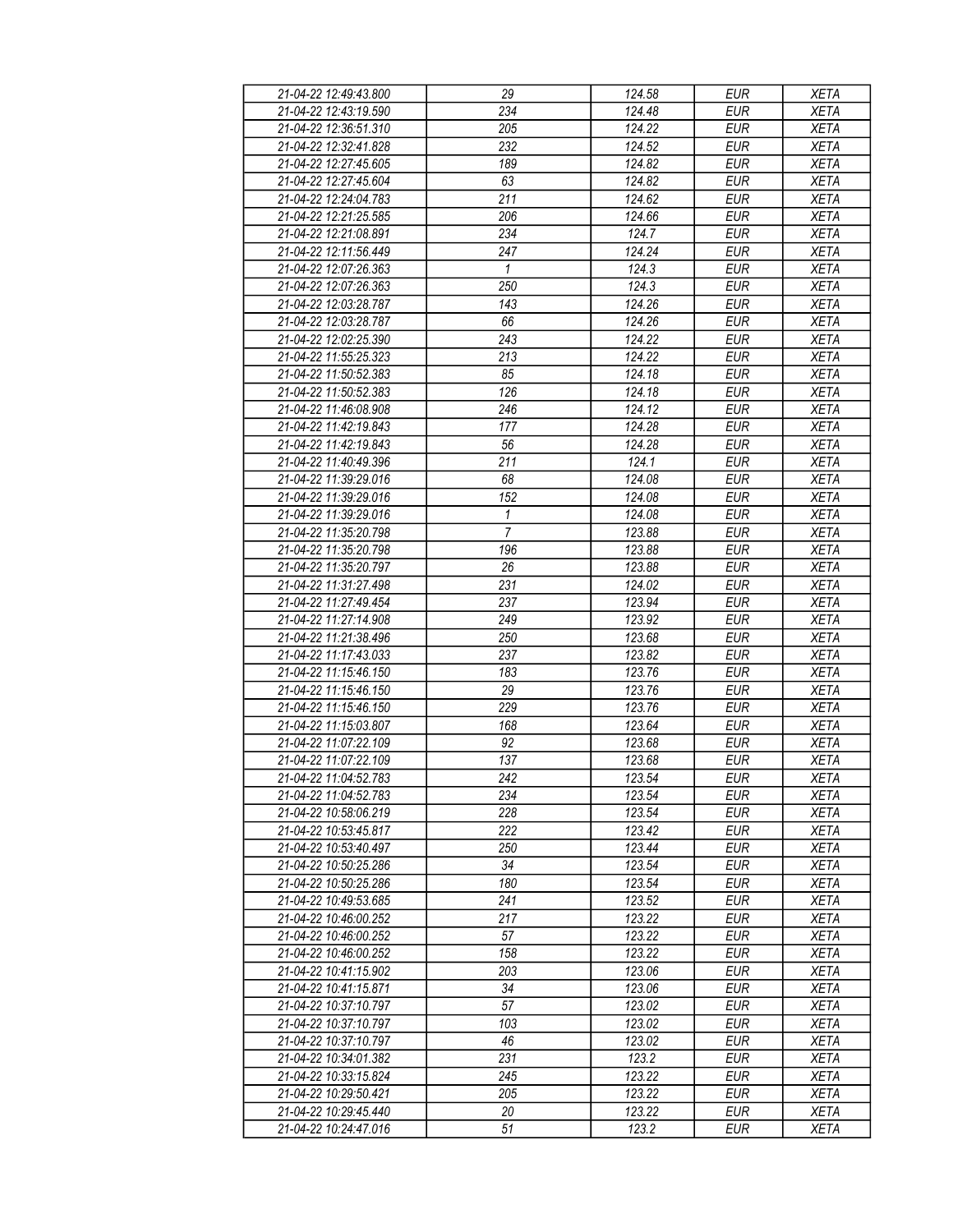| 21-04-22 10:24:47.016 | 65           | 123.2  | <b>EUR</b> | <b>XETA</b> |
|-----------------------|--------------|--------|------------|-------------|
| 21-04-22 10:24:47.016 | 29           | 123.2  | <b>EUR</b> | <b>XETA</b> |
| 21-04-22 10:24:47.016 | 89           | 123.2  | <b>EUR</b> | <b>XETA</b> |
| 21-04-22 10:22:32.117 | 89           | 123.02 | <b>EUR</b> | <b>XETA</b> |
| 21-04-22 10:22:23.719 | $\mathbf{1}$ | 123.02 | <b>EUR</b> | <b>XETA</b> |
| 21-04-22 10:22:22.746 | 111          | 123.02 | <b>EUR</b> | <b>XETA</b> |
| 21-04-22 10:22:02.840 | 8            | 123.02 | <b>EUR</b> | <b>XETA</b> |
| 21-04-22 10:21:49.359 | 245          | 123.04 | <b>EUR</b> | <b>XETA</b> |
| 21-04-22 10:18:49.344 | 235          | 122.98 | <b>EUR</b> | <b>XETA</b> |
|                       |              |        |            | <b>XETA</b> |
| 21-04-22 10:15:19.526 | 255          | 122.84 | <b>EUR</b> |             |
| 21-04-22 10:11:55.779 | 246          | 122.92 | <b>EUR</b> | <b>XETA</b> |
| 21-04-22 10:11:07.702 | 120          | 122.92 | <b>EUR</b> | <b>XETA</b> |
| 21-04-22 10:11:07.702 | 95           | 122.92 | <b>EUR</b> | <b>XETA</b> |
| 21-04-22 10:09:01.687 | 229          | 122.92 | <b>EUR</b> | <b>XETA</b> |
| 21-04-22 10:07:43.913 | 217          | 122.54 | <b>EUR</b> | <b>XETA</b> |
| 21-04-22 10:04:25.154 | 222          | 122.9  | <b>EUR</b> | <b>XETA</b> |
| 21-04-22 10:02:58.260 | 171          | 122.84 | <b>EUR</b> | <b>XETA</b> |
| 21-04-22 10:02:58.260 | 76           | 122.84 | <b>EUR</b> | <b>XETA</b> |
| 21-04-22 10:01:13.622 | 217          | 122.94 | <b>EUR</b> | <b>XETA</b> |
| 21-04-22 10:00:26.406 | 32           | 122.84 | <b>EUR</b> | <b>XETA</b> |
| 21-04-22 10:00:26.406 | 205          | 122.84 | <b>EUR</b> | <b>XETA</b> |
| 21-04-22 09:58:38.860 | 214          | 122.74 | <b>EUR</b> | <b>XETA</b> |
| 21-04-22 09:53:54.619 | 15           | 122.84 | <b>EUR</b> | <b>XETA</b> |
| 21-04-22 09:53:54.619 | 215          | 122.84 | <b>EUR</b> | XETA        |
| 21-04-22 09:51:10.828 | 235          | 122.54 | <b>EUR</b> | <b>XETA</b> |
| 21-04-22 09:51:10.828 | 217          | 122.54 | <b>EUR</b> | <b>XETA</b> |
| 21-04-22 09:46:04.389 | 17           | 122.56 | <b>EUR</b> | <b>XETA</b> |
| 21-04-22 09:46:04.389 | 200          | 122.56 | <b>EUR</b> | <b>XETA</b> |
| 21-04-22 09:42:28.162 | 236          | 122.54 | <b>EUR</b> | <b>XETA</b> |
| 21-04-22 09:38:48.915 | 49           | 122.52 | <b>EUR</b> | <b>XETA</b> |
| 21-04-22 09:38:48.915 | 93           | 122.52 | <b>EUR</b> | <b>XETA</b> |
| 21-04-22 09:38:43.643 | 50           | 122.52 | <b>EUR</b> | <b>XETA</b> |
| 21-04-22 09:38:40.706 | 51           | 122.52 | <b>EUR</b> | <b>XETA</b> |
| 21-04-22 09:38:33.759 | 126          | 122.54 | <b>EUR</b> | <b>XETA</b> |
| 21-04-22 09:38:33.759 | 128          | 122.54 | <b>EUR</b> | <b>XETA</b> |
| 21-04-22 09:36:46.303 | 208          | 122.68 | <b>EUR</b> | <b>XETA</b> |
| 21-04-22 09:31:56.516 | 32           | 122.6  |            |             |
|                       |              |        | <b>EUR</b> | <b>XETA</b> |
| 21-04-22 09:31:56.516 | 173          | 122.6  | <b>EUR</b> | <b>XETA</b> |
| 21-04-22 09:30:37.387 | 208          | 122.68 | <b>EUR</b> | <b>XETA</b> |
| 21-04-22 09:28:48.204 | 213          | 122.74 | <b>EUR</b> | <b>XETA</b> |
| 21-04-22 09:25:53.882 | 151          | 122.64 | <b>EUR</b> | <b>XETA</b> |
| 21-04-22 09:25:53.882 | 88           | 122.64 | <b>EUR</b> | <b>XETA</b> |
| 21-04-22 09:22:16.781 | 253          | 122.92 | <b>EUR</b> | <b>XETA</b> |
| 21-04-22 09:20:35.161 | 226          | 122.92 | <b>EUR</b> | XETA        |
| 21-04-22 09:20:35.161 | 14           | 122.92 | <b>EUR</b> | XETA        |
| 21-04-22 09:19:20.096 | 230          | 122.94 | <b>EUR</b> | <b>XETA</b> |
| 21-04-22 09:18:20.167 | 214          | 122.94 | <b>EUR</b> | <b>XETA</b> |
| 21-04-22 09:16:46.403 | 36           | 122.96 | <b>EUR</b> | <b>XETA</b> |
| 21-04-22 09:16:45.389 | 171          | 122.96 | EUR        | XETA        |
| 21-04-22 09:13:31.511 | 234          | 122.74 | <b>EUR</b> | <b>XETA</b> |
| 21-04-22 09:11:54.061 | 186          | 122.66 | <b>EUR</b> | <b>XETA</b> |
| 21-04-22 09:11:50.369 | 11           | 122.66 | <b>EUR</b> | <b>XETA</b> |
| 21-04-22 09:11:50.360 | 25           | 122.66 | <b>EUR</b> | <b>XETA</b> |
| 21-04-22 09:09:34.589 | 245          | 122.5  | <b>EUR</b> | <b>XETA</b> |
| 21-04-22 09:08:35.971 | 168          | 122.46 | <b>EUR</b> | <b>XETA</b> |
| 21-04-22 09:08:31.902 | 60           | 122.46 | <b>EUR</b> | <b>XETA</b> |
| 21-04-22 09:06:10.550 | 209          | 122.52 | <b>EUR</b> | <b>XETA</b> |
| 21-04-22 09:04:06.028 | 225          | 122.54 | <b>EUR</b> | <b>XETA</b> |
| 21-04-22 09:04:02.801 | 221          | 122.58 | <b>EUR</b> | <b>XETA</b> |
| 21-04-22 09:03:23.805 | 236          | 122.54 | <b>EUR</b> | <b>XETA</b> |
|                       |              |        |            |             |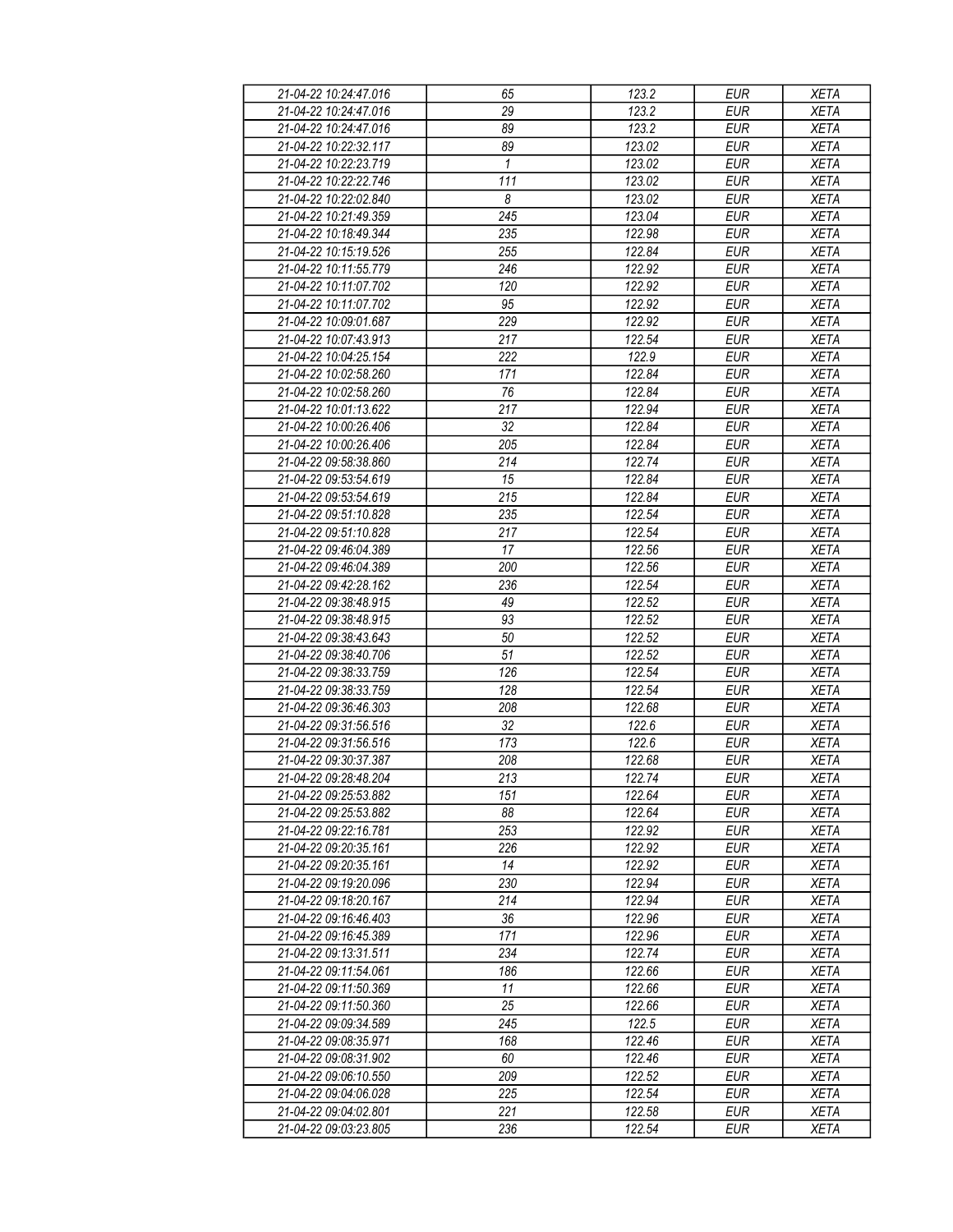| 21-04-22 09:02:12.169 | 105              | 122.68 | <b>EUR</b> | <b>XETA</b> |
|-----------------------|------------------|--------|------------|-------------|
| 21-04-22 09:02:12.169 | 107              | 122.68 | <b>EUR</b> | <b>XETA</b> |
| 21-04-22 09:01:24.351 | $\overline{1}$   | 122.62 | <b>EUR</b> | <b>XETA</b> |
| 21-04-22 09:01:24.351 | 33               | 122.62 | <b>EUR</b> | <b>XETA</b> |
| 21-04-22 09:01:24.351 | 189              | 122.62 | <b>EUR</b> | <b>XETA</b> |
| 21-04-22 09:01:11.810 | 232              | 122.64 | <b>EUR</b> | <b>XETA</b> |
|                       |                  |        |            |             |
| 21-04-22 08:59:21.671 | 208              | 122.54 | <b>EUR</b> | <b>XETA</b> |
| 21-04-22 08:58:20.306 | 216              | 122.48 | <b>EUR</b> | XETA        |
| 21-04-22 08:54:38.565 | 227              | 121.9  | <b>EUR</b> | <b>XETA</b> |
| 21-04-22 08:53:04.982 | 222              | 121.84 | <b>EUR</b> | <b>XETA</b> |
| 21-04-22 08:52:07.434 | 212              | 121.78 | <b>EUR</b> | <b>XETA</b> |
| 21-04-22 08:52:07.434 | $\overline{7}$   | 121.78 | <b>EUR</b> | <b>XETA</b> |
| 21-04-22 08:49:24.454 | 179              | 121.64 | <b>EUR</b> | <b>XETA</b> |
| 21-04-22 08:49:24.453 | 71               | 121.64 | <b>EUR</b> | <b>XETA</b> |
| 21-04-22 08:46:59.363 | 10               | 121.9  | <b>EUR</b> | <b>XETA</b> |
| 21-04-22 08:46:59.363 | 195              | 121.9  | <b>EUR</b> | <b>XETA</b> |
| 21-04-22 08:46:03.081 | 204              | 121.96 | <b>EUR</b> | <b>XETA</b> |
| 21-04-22 08:46:01.110 | 51               | 121.98 | <b>EUR</b> | <b>XETA</b> |
| 21-04-22 08:46:01.110 | 171              | 121.98 | <b>EUR</b> | <b>XETA</b> |
| 21-04-22 08:45:13.326 | 237              | 121.84 | <b>EUR</b> | <b>XETA</b> |
| 21-04-22 08:44:15.689 | 181              | 121.8  | <b>EUR</b> | <b>XETA</b> |
| 21-04-22 08:44:15.689 | 34               | 121.8  | <b>EUR</b> | <b>XETA</b> |
|                       |                  |        |            |             |
| 21-04-22 08:43:57.189 | 242              | 121.82 | <b>EUR</b> | <b>XETA</b> |
| 21-04-22 08:43:03.226 | 242              | 121.64 | <b>EUR</b> | <b>XETA</b> |
| 21-04-22 08:40:55.153 | 22               | 121.76 | <b>EUR</b> | <b>XETA</b> |
| 21-04-22 08:40:55.153 | 187              | 121.76 | <b>EUR</b> | <b>XETA</b> |
| 21-04-22 08:40:29.038 | 247              | 121.68 | <b>EUR</b> | <b>XETA</b> |
| 21-04-22 08:39:24.384 | 252              | 121.54 | <b>EUR</b> | <b>XETA</b> |
| 21-04-22 08:37:06.394 | 210              | 121.34 | <b>EUR</b> | <b>XETA</b> |
| 21-04-22 08:37:05.406 | 137              | 121.36 | <b>EUR</b> | <b>XETA</b> |
| 21-04-22 08:37:05.406 | 72               | 121.36 | <b>EUR</b> | <b>XETA</b> |
| 21-04-22 08:35:26.821 | 209              | 121.38 | <b>EUR</b> | <b>XETA</b> |
| 21-04-22 08:35:26.738 | 20               | 121.38 | <b>EUR</b> | <b>XETA</b> |
| 21-04-22 08:33:52.107 | 239              | 121.36 | <b>EUR</b> | <b>XETA</b> |
| 21-04-22 08:32:32.609 | 232              | 121.22 | <b>EUR</b> | <b>XETA</b> |
| 21-04-22 08:32:32.603 | $\sqrt{5}$       | 121.22 | <b>EUR</b> | XETA        |
| 21-04-22 08:30:54.698 | $\overline{247}$ | 120.94 | <b>EUR</b> | XETA        |
| 21-04-22 08:30:04.759 | 221              | 120.9  | <b>EUR</b> | <b>XETA</b> |
| 21-04-22 08:28:50.004 | 140              | 120.9  | <b>EUR</b> | <b>XETA</b> |
| 21-04-22 08:28:49.999 | 103              | 120.9  | <b>EUR</b> | <b>XETA</b> |
| 21-04-22 08:26:37.713 | 195              | 120.58 | EUR        | XETA        |
| 21-04-22 08:26:37.713 | 20               | 120.58 | $E$ UR     |             |
|                       |                  |        |            | XETA        |
| 21-04-22 08:24:01.013 | 236              | 120.72 | <b>EUR</b> | XETA        |
| 21-04-22 08:24:01.013 | 109              | 120.72 | <b>EUR</b> | XETA        |
| 21-04-22 08:24:01.013 | 103              | 120.72 | <b>EUR</b> | XETA        |
| 21-04-22 08:22:25.247 | 158              | 120.44 | <b>EUR</b> | <b>XETA</b> |
| 21-04-22 08:22:25.247 | 57               | 120.44 | <b>EUR</b> | <b>XETA</b> |
| 21-04-22 08:20:25.105 | 176              | 120.88 | <b>EUR</b> | <b>XETA</b> |
| 21-04-22 08:20:24.815 | 48               | 120.88 | <b>EUR</b> | <b>XETA</b> |
| 21-04-22 08:18:41.778 | 209              | 120.96 | <b>EUR</b> | XETA        |
| 21-04-22 08:18:41.737 | 217              | 120.96 | <b>EUR</b> | <b>XETA</b> |
| 21-04-22 08:17:48.649 | 208              | 121.08 | <b>EUR</b> | XETA        |
| 21-04-22 08:16:47.460 | 242              | 121.14 | <b>EUR</b> | XETA        |
| 21-04-22 08:15:45.547 | 247              | 120.8  | EUR        | <b>XETA</b> |
| 21-04-22 08:15:41.905 | 49               | 120.82 | <b>EUR</b> | <b>XETA</b> |
| 21-04-22 08:15:41.905 | 96               | 120.82 | <b>EUR</b> | <b>XETA</b> |
| 21-04-22 08:15:41.905 | 82               | 120.82 | <b>EUR</b> | <b>XETA</b> |
| 21-04-22 08:13:01.564 | 209              | 120.44 | EUR        | XETA        |
| 21-04-22 08:11:18.061 | 202              | 120.36 | EUR        | XETA        |
|                       |                  |        |            |             |
| 21-04-22 08:11:18.060 | 50               | 120.36 | EUR        | XETA        |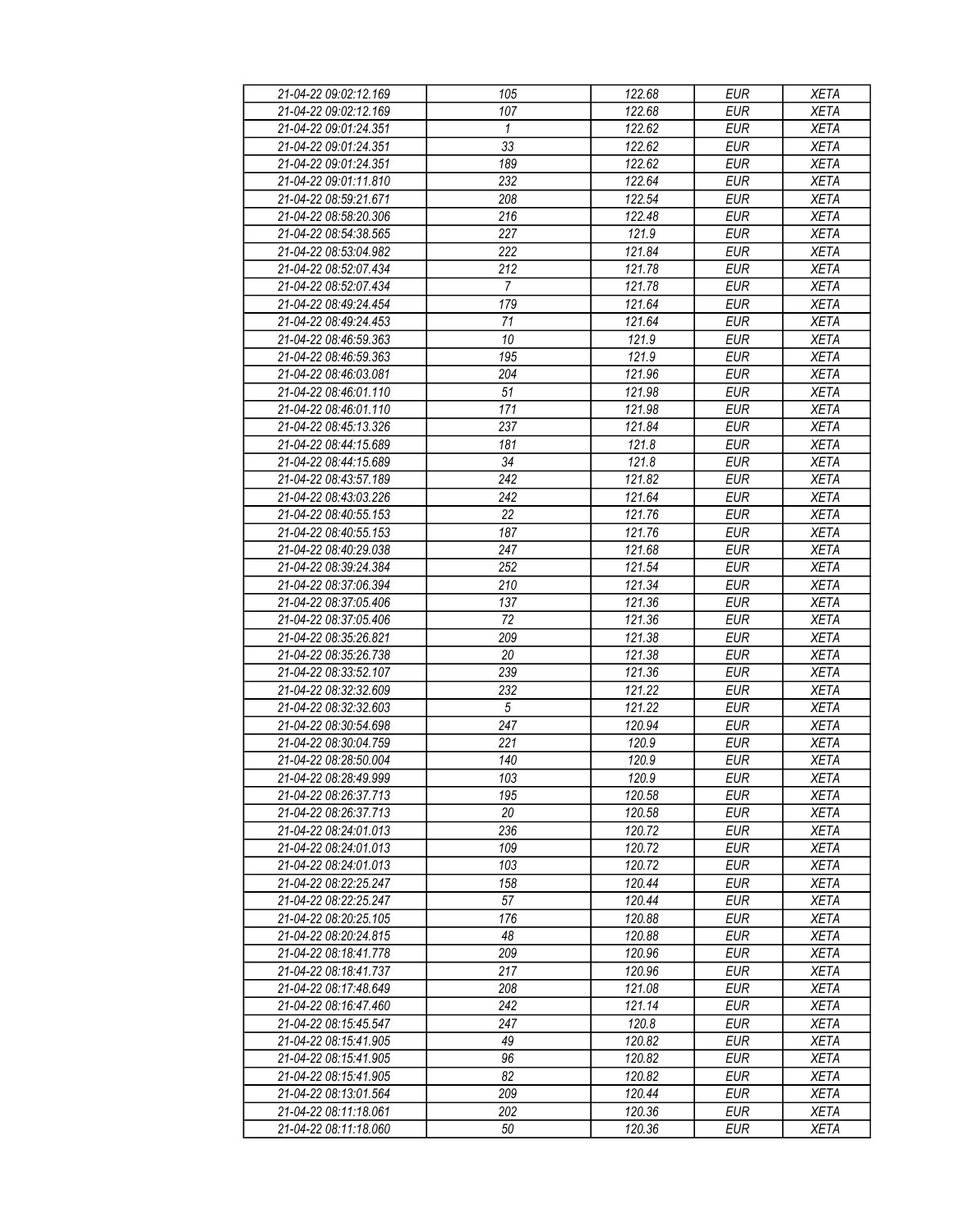| 21-04-22 08:10:30.362 | 233 | 120.68 | EUR | XETA |
|-----------------------|-----|--------|-----|------|
| 21-04-22 08:08:18.922 | 148 | 120.52 | EUR | ХЕТА |
| 21-04-22 08:08:18.920 |     | 120.52 | EUR | XETA |
| 21-04-22 08:06:40.821 | 212 | 120.62 | EUR | XETA |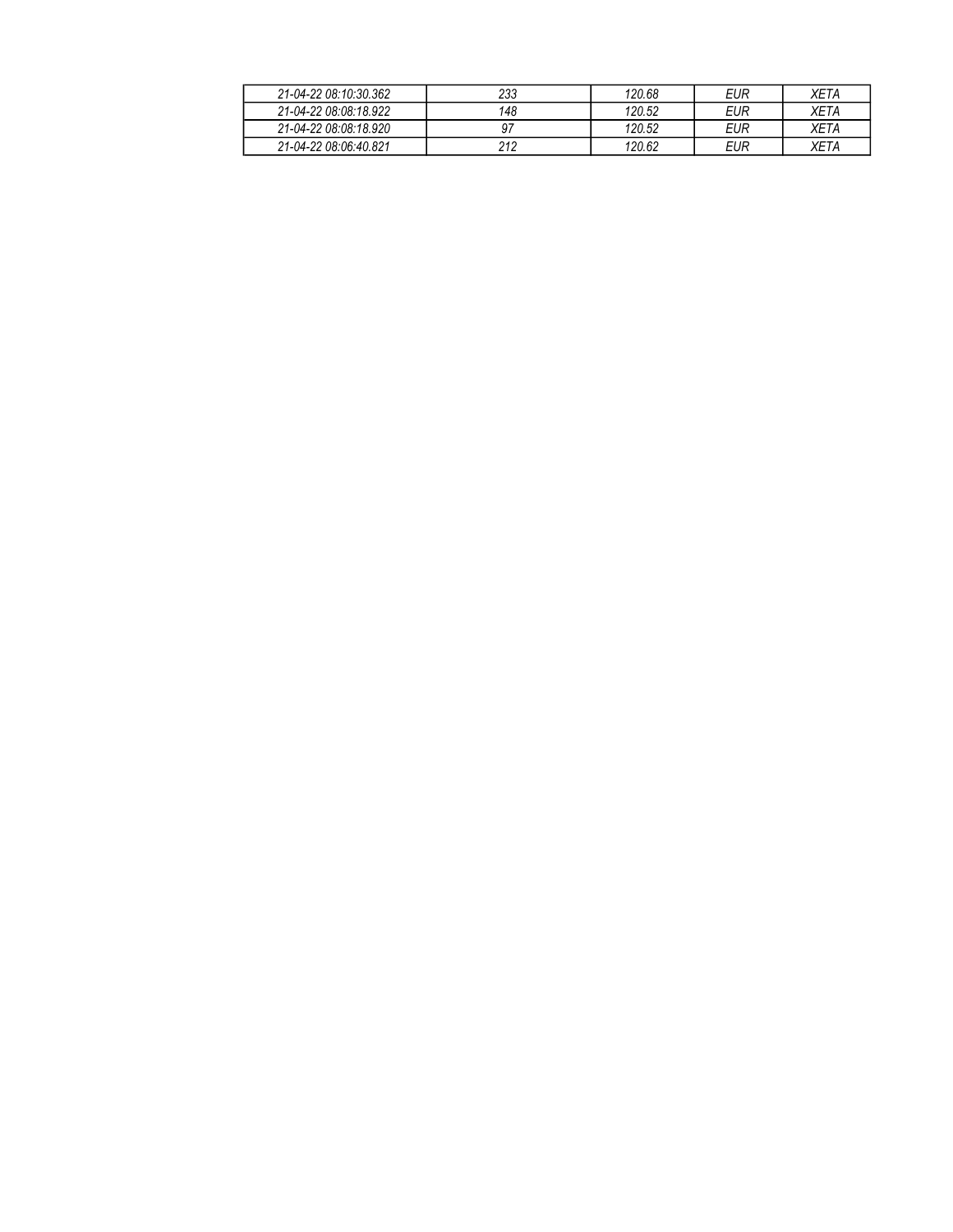## Each order relating to the buy-back programme above according to Art. 5 sec. 3 MAR in conjunction with Art. 25 sec. 1 and 2 MiFiR

In red colour are the fields according to Table 2 of the Annex of Del. Regulation (EU) 2017/580; alternatively you may report the

| Date and Time according to field 9 | <b>Segment MIC code</b><br>according to field 16 | <b>Transaction price</b><br>according to field 28 | <b>Price currency according</b><br>to field 29 | <b>Buy-sell indicator</b><br>according to field 32 |
|------------------------------------|--------------------------------------------------|---------------------------------------------------|------------------------------------------------|----------------------------------------------------|
| 21-04-22 16:29:21.134              | <b>XETA</b>                                      | 123.14                                            | <b>EUR</b>                                     | <b>BUY</b>                                         |
| 21-04-22 16:28:06.143              | <b>XETA</b>                                      | 123.22                                            | <b>EUR</b>                                     | <b>BUY</b>                                         |
| 21-04-22 16:28:05.827              | <b>XETA</b>                                      | 123.22                                            | <b>EUR</b>                                     | <b>BUY</b>                                         |
| 21-04-22 16:28:04.272              | <b>XETA</b>                                      | 123.24                                            | <b>EUR</b>                                     | <b>BUY</b>                                         |
| 21-04-22 16:28:04.272              | <b>XETA</b>                                      | 123.24                                            | <b>EUR</b>                                     | <b>BUY</b>                                         |
| 21-04-22 16:26:15.014              | <b>XETA</b>                                      | 123.24                                            | <b>EUR</b>                                     | <b>BUY</b>                                         |
| 21-04-22 16:22:11.729              | <b>XETA</b>                                      | 123.1                                             | <b>EUR</b>                                     | <b>BUY</b>                                         |
| 21-04-22 16:19:28.398              | <b>XETA</b>                                      | 123.16                                            | <b>EUR</b>                                     | <b>BUY</b>                                         |
| 21-04-22 16:19:28.398              | <b>XETA</b>                                      | 123.16                                            | <b>EUR</b>                                     | <b>BUY</b>                                         |
| 21-04-22 16:18:07.444              | <b>XETA</b>                                      | 123.18                                            | <b>EUR</b>                                     | <b>BUY</b>                                         |
| 21-04-22 16:16:00.947              | <b>XETA</b>                                      | 123.3                                             | <b>EUR</b>                                     | <b>BUY</b>                                         |
| 21-04-22 16:16:00.947              | <b>XETA</b>                                      | 123.3                                             | <b>EUR</b>                                     | <b>BUY</b>                                         |
| 21-04-22 16:14:04.912              | <b>XETA</b>                                      | 123.34                                            | <b>EUR</b>                                     | <b>BUY</b>                                         |
| 21-04-22 16:14:04.912              | <b>XETA</b>                                      | 123.34                                            | <b>EUR</b>                                     | <b>BUY</b>                                         |
| 21-04-22 16:11:48.177              | <b>XETA</b>                                      | 123.26                                            | <b>EUR</b>                                     | <b>BUY</b>                                         |
| 21-04-22 16:09:01.354              | <b>XETA</b>                                      | 123.24                                            | <b>EUR</b>                                     | <b>BUY</b>                                         |
| 21-04-22 16:05:29.411              | <b>XETA</b>                                      | 123.3                                             | <b>EUR</b>                                     | <b>BUY</b>                                         |
| 21-04-22 16:05:28.714              | <b>XETA</b>                                      | 123.3                                             | <b>EUR</b>                                     | <b>BUY</b>                                         |
| 21-04-22 16:03:25.185              | <b>XETA</b>                                      | 123.48                                            | <b>EUR</b>                                     | <b>BUY</b>                                         |
| 21-04-22 16:02:47.227              | <b>XETA</b>                                      | 123.48                                            | <b>EUR</b>                                     | <b>BUY</b>                                         |
| 21-04-22 15:59:21.695              | <b>XETA</b>                                      | 123.44                                            | <b>EUR</b>                                     | <b>BUY</b>                                         |
| 21-04-22 15:57:16.447              | <b>XETA</b>                                      | 123.42                                            | <b>EUR</b>                                     | <b>BUY</b>                                         |
| 21-04-22 15:55:33.311              | <b>XETA</b>                                      | 123.44                                            | <b>EUR</b>                                     | <b>BUY</b>                                         |
| 21-04-22 15:50:59.598              | <b>XETA</b>                                      | 123.42                                            | <b>EUR</b>                                     | <b>BUY</b>                                         |
| 21-04-22 15:48:22.086              | <b>XETA</b>                                      | 123.4                                             | <b>EUR</b>                                     | <b>BUY</b>                                         |
| 21-04-22 15:48:18.088              | <b>XETA</b>                                      | 123.4                                             | <b>EUR</b>                                     | <b>BUY</b>                                         |
| 21-04-22 15:45:12.542              | <b>XETA</b>                                      | 123.64                                            | <b>EUR</b>                                     | <b>BUY</b>                                         |
| 21-04-22 15:43:18.943              | <b>XETA</b>                                      | 123.72                                            | <b>EUR</b>                                     | <b>BUY</b>                                         |
| 21-04-22 15:39:35.507              | <b>XETA</b>                                      | 123.74                                            | <b>EUR</b>                                     | <b>BUY</b>                                         |
| 21-04-22 15:37:15.363              | <b>XETA</b>                                      | 123.94                                            | <b>EUR</b>                                     | <b>BUY</b>                                         |
| 21-04-22 15:35:18.323              | <b>XETA</b>                                      | 123.9                                             | <b>EUR</b>                                     | <b>BUY</b>                                         |
| 21-04-22 15:35:18.323              | <b>XETA</b>                                      | 123.9                                             | <b>EUR</b>                                     | <b>BUY</b>                                         |
| 21-04-22 15:31:41.430              | <b>XETA</b>                                      | 124.14                                            | <b>EUR</b>                                     | <b>BUY</b>                                         |
| 21-04-22 15:31:41.429              | <b>XETA</b>                                      | 124.14                                            | <b>EUR</b>                                     | <b>BUY</b>                                         |
| 21-04-22 15:28:50.211              | <b>XETA</b>                                      | 124                                               | <b>EUR</b>                                     | <b>BUY</b>                                         |
| 21-04-22 15:26:03.343              | <b>XETA</b>                                      | 123.92                                            | <b>EUR</b>                                     | <b>BUY</b>                                         |
| 21-04-22 15:23:35.342              | <b>XETA</b>                                      | 124.12                                            | <b>EUR</b>                                     | <b>BUY</b>                                         |
| 21-04-22 15:20:47.533              | <b>XETA</b>                                      | 124.22                                            | <b>EUR</b>                                     | <b>BUY</b>                                         |
| 21-04-22 15:20:43.319              | <b>XETA</b>                                      | 124.22                                            | <b>EUR</b>                                     | <b>BUY</b>                                         |
| 21-04-22 15:17:56.584              | <b>XETA</b>                                      | 124.46                                            | <b>EUR</b>                                     | <b>BUY</b>                                         |
| 21-04-22 15:15:11.486              | <b>XETA</b>                                      | 124.34                                            | <b>EUR</b>                                     | <b>BUY</b>                                         |
| 21-04-22 15:12:28.742              | <b>XETA</b>                                      | 124.3                                             | <b>EUR</b>                                     | <b>BUY</b>                                         |
| 21-04-22 15:12:28.742              | <b>XETA</b>                                      | 124.3                                             | <b>EUR</b>                                     | <b>BUY</b>                                         |
| 21-04-22 15:12:28.742              | <b>XETA</b>                                      | 124.3                                             | <b>EUR</b>                                     | <b>BUY</b>                                         |
| 21-04-22 15:09:42.742              | <b>XETA</b>                                      | 124.16                                            | <b>EUR</b>                                     | <b>BUY</b>                                         |
| 21-04-22 15:07:12.665              | <b>XETA</b>                                      | 124.28                                            | <b>EUR</b>                                     | <b>BUY</b>                                         |
| 21-04-22 15:04:30.108              | <b>XETA</b>                                      | 124.36                                            | <b>EUR</b>                                     | <b>BUY</b>                                         |
| 21-04-22 15:01:26.999              | <b>XETA</b>                                      | 124.28                                            | <b>EUR</b>                                     | <b>BUY</b>                                         |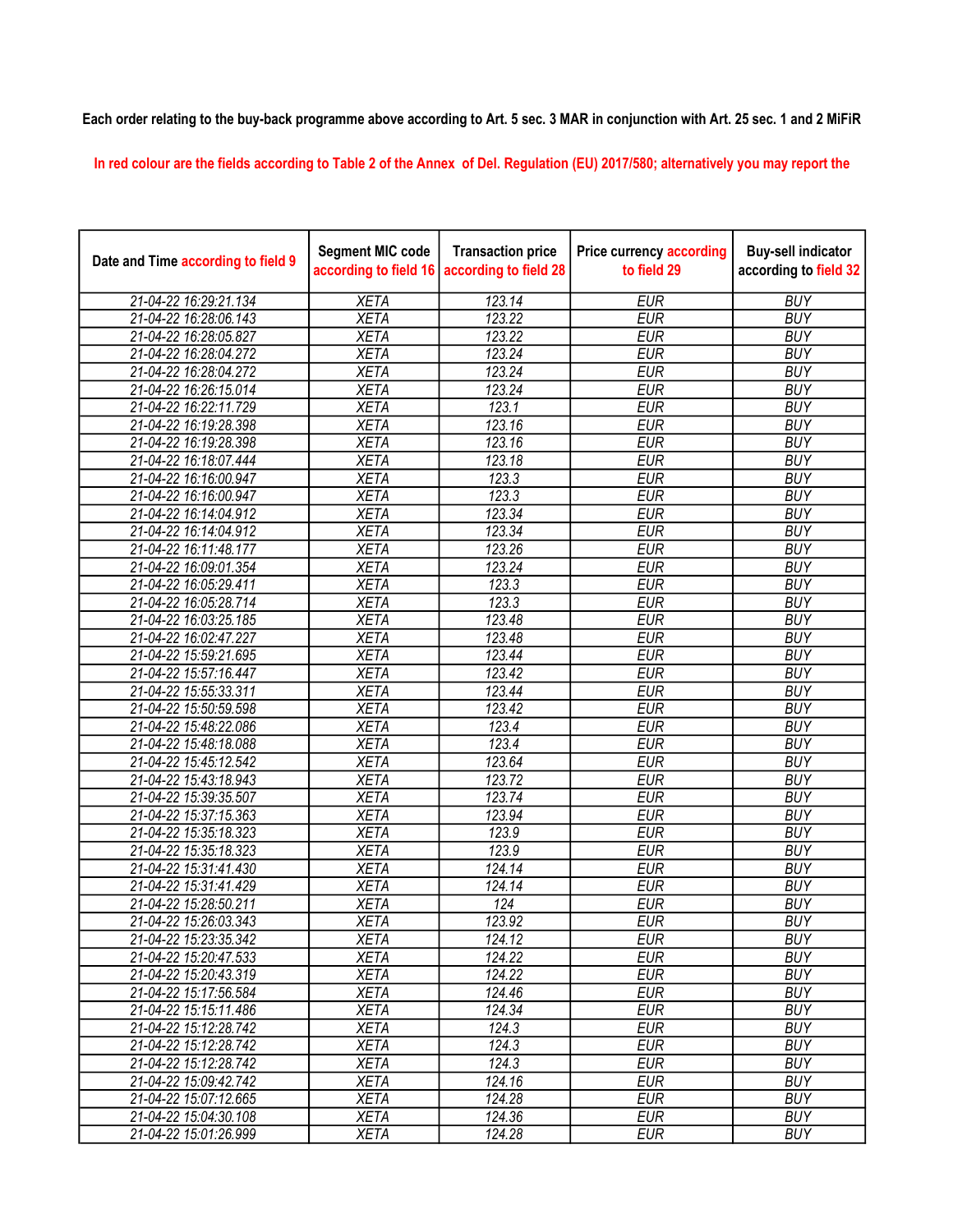| 21-04-22 14:59:03.049 | <b>XETA</b> | 124.14 | <b>EUR</b> | <b>BUY</b> |
|-----------------------|-------------|--------|------------|------------|
| 21-04-22 14:59:03.018 | <b>XETA</b> | 124.14 | <b>EUR</b> | <b>BUY</b> |
| 21-04-22 14:55:44.781 | <b>XETA</b> | 124.18 | <b>EUR</b> | <b>BUY</b> |
| 21-04-22 14:53:25.143 | <b>XETA</b> | 124.18 | <b>EUR</b> | <b>BUY</b> |
| 21-04-22 14:50:11.080 | <b>XETA</b> | 124.24 | <b>EUR</b> | <b>BUY</b> |
| 21-04-22 14:50:11.080 | <b>XETA</b> | 124.24 | <b>EUR</b> | <b>BUY</b> |
| 21-04-22 14:50:11.078 | <b>XETA</b> | 124.24 | <b>EUR</b> | <b>BUY</b> |
| 21-04-22 14:48:11.837 | <b>XETA</b> | 124.3  | <b>EUR</b> | <b>BUY</b> |
| 21-04-22 14:47:34.310 | <b>XETA</b> | 124.48 | <b>EUR</b> | <b>BUY</b> |
| 21-04-22 14:44:53.877 | <b>XETA</b> | 124.66 | <b>EUR</b> | <b>BUY</b> |
| 21-04-22 14:41:12.878 | <b>XETA</b> | 124.26 | <b>EUR</b> | <b>BUY</b> |
| 21-04-22 14:38:31.200 | <b>XETA</b> | 124.34 | <b>EUR</b> | <b>BUY</b> |
| 21-04-22 14:38:31.179 | <b>XETA</b> | 124.34 | <b>EUR</b> | <b>BUY</b> |
| 21-04-22 14:36:09.506 | <b>XETA</b> | 124.6  | <b>EUR</b> | <b>BUY</b> |
| 21-04-22 14:36:09.506 | <b>XETA</b> | 124.6  | <b>EUR</b> | <b>BUY</b> |
| 21-04-22 14:33:19.464 | <b>XETA</b> | 124.6  | <b>EUR</b> | <b>BUY</b> |
| 21-04-22 14:31:09.150 | <b>XETA</b> | 124.5  | <b>EUR</b> | <b>BUY</b> |
| 21-04-22 14:28:33.867 | <b>XETA</b> | 124.34 | <b>EUR</b> | <b>BUY</b> |
| 21-04-22 14:28:33.865 | <b>XETA</b> | 124.34 | <b>EUR</b> | <b>BUY</b> |
| 21-04-22 14:24:36.163 | <b>XETA</b> | 124.34 | <b>EUR</b> | <b>BUY</b> |
| 21-04-22 14:20:58.224 | <b>XETA</b> | 124.38 | <b>EUR</b> | <b>BUY</b> |
| 21-04-22 14:20:58.224 | <b>XETA</b> | 124.38 | EUR        | <b>BUY</b> |
| 21-04-22 14:17:00.139 | <b>XETA</b> | 124.62 | <b>EUR</b> | <b>BUY</b> |
| 21-04-22 14:14:43.117 | <b>XETA</b> | 124.74 | <b>EUR</b> | <b>BUY</b> |
| 21-04-22 14:14:43.113 | <b>XETA</b> | 124.74 | <b>EUR</b> | <b>BUY</b> |
| 21-04-22 14:11:16.415 | <b>XETA</b> | 124.6  | <b>EUR</b> | <b>BUY</b> |
| 21-04-22 14:08:07.619 | <b>XETA</b> | 124.62 | <b>EUR</b> | <b>BUY</b> |
| 21-04-22 14:04:34.381 | <b>XETA</b> |        | <b>EUR</b> | <b>BUY</b> |
|                       |             | 124.68 |            |            |
| 21-04-22 14:04:34.381 | <b>XETA</b> | 124.66 | <b>EUR</b> | <b>BUY</b> |
| 21-04-22 14:01:20.644 | <b>XETA</b> | 124.66 | <b>EUR</b> | <b>BUY</b> |
| 21-04-22 14:01:20.644 | <b>XETA</b> | 124.66 | <b>EUR</b> | <b>BUY</b> |
| 21-04-22 13:58:03.078 | <b>XETA</b> | 124.58 | <b>EUR</b> | <b>BUY</b> |
| 21-04-22 13:58:03.078 | <b>XETA</b> | 124.58 | <b>EUR</b> | <b>BUY</b> |
| 21-04-22 13:58:03.078 | <b>XETA</b> | 124.58 | <b>EUR</b> | <b>BUY</b> |
| 21-04-22 13:56:26.837 | <b>XETA</b> | 124.58 | <b>EUR</b> | <b>BUY</b> |
| 21-04-22 13:53:17.203 | <b>XETA</b> | 124.56 | <b>EUR</b> | <b>BUY</b> |
| 21-04-22 13:52:06.404 | <b>XETA</b> | 124.46 | <b>EUR</b> | <b>BUY</b> |
| 21-04-22 13:50:45.209 | <b>XETA</b> | 124.56 | <b>EUR</b> | <b>BUY</b> |
| 21-04-22 13:50:45.209 | <b>XETA</b> | 124.56 | <b>EUR</b> | <b>BUY</b> |
| 21-04-22 13:50:45.209 | <b>XETA</b> | 124.56 | <b>EUR</b> | <b>BUY</b> |
| 21-04-22 13:50:45.209 | <b>XETA</b> | 124.56 | <b>EUR</b> | <b>BUY</b> |
| 21-04-22 13:50:45.209 | <b>XETA</b> | 124.56 | <b>EUR</b> | <b>BUY</b> |
| 21-04-22 13:47:26.880 | <b>XETA</b> | 124.64 | <b>EUR</b> | <b>BUY</b> |
| 21-04-22 13:45:48.064 | <b>XETA</b> | 124.64 | <b>EUR</b> | <b>BUY</b> |
| 21-04-22 13:40:54.631 | <b>XETA</b> | 124.34 | <b>EUR</b> | <b>BUY</b> |
| 21-04-22 13:40:54.629 | <b>XETA</b> | 124.34 | <b>EUR</b> | <b>BUY</b> |
| 21-04-22 13:36:03.936 | <b>XETA</b> | 124.26 | EUR        | <b>BUY</b> |
| 21-04-22 13:33:11.751 | <b>XETA</b> | 124.3  | <b>EUR</b> | <b>BUY</b> |
|                       |             |        |            |            |
| 21-04-22 13:33:11.751 | <b>XETA</b> | 124.3  | <b>EUR</b> | <b>BUY</b> |
| 21-04-22 13:30:15.381 | <b>XETA</b> | 124.08 | <b>EUR</b> | <b>BUY</b> |
| 21-04-22 13:26:28.773 | <b>XETA</b> | 124.02 | <b>EUR</b> | <b>BUY</b> |
| 21-04-22 13:25:58.068 | <b>XETA</b> | 124.02 | <b>EUR</b> | <b>BUY</b> |
| 21-04-22 13:21:21.195 | <b>XETA</b> | 124.06 | <b>EUR</b> | <b>BUY</b> |
| 21-04-22 13:17:44.332 | <b>XETA</b> | 124.24 | <b>EUR</b> | <b>BUY</b> |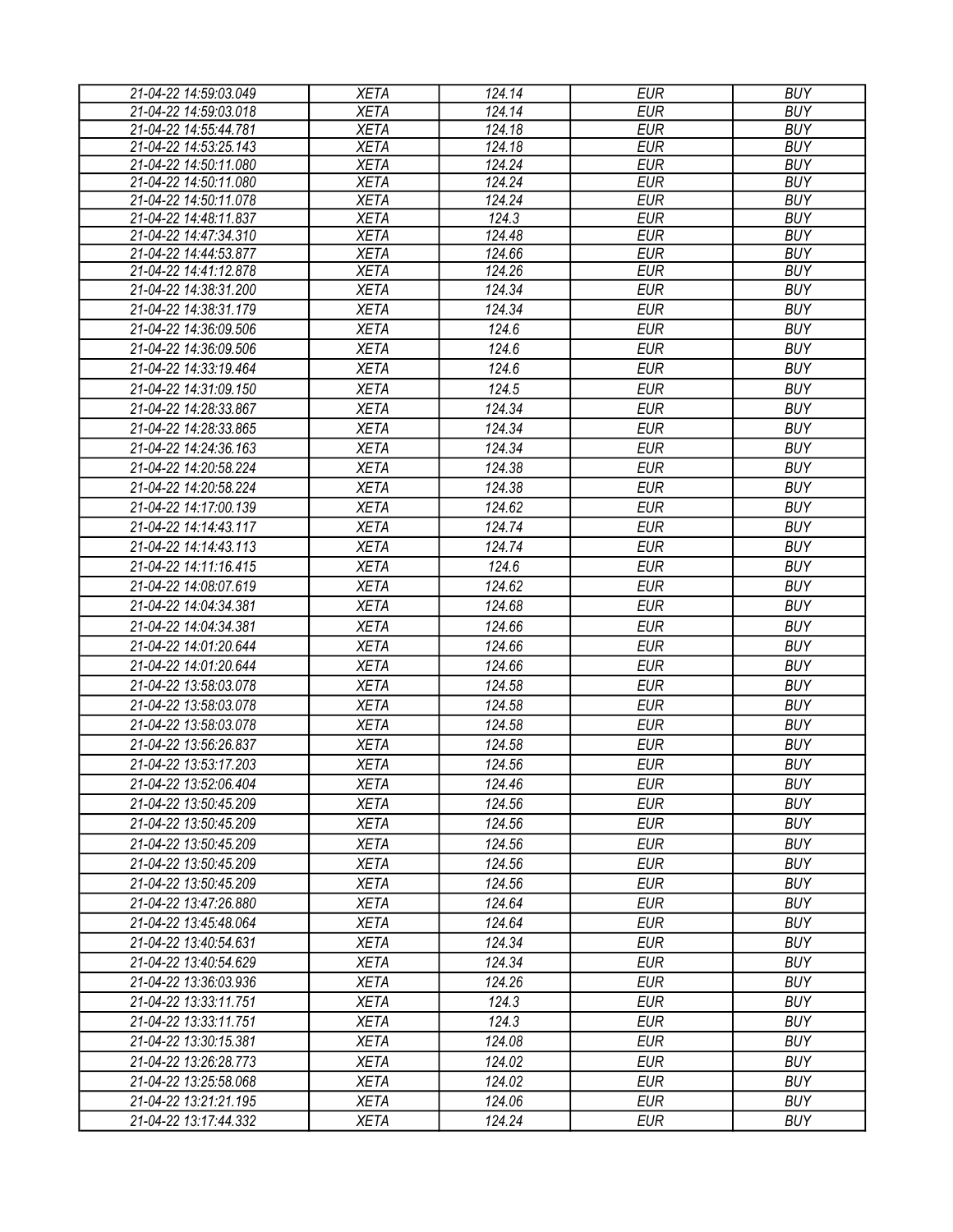| 21-04-22 13:17:43.529 | <b>XETA</b> | 124.24          | <b>EUR</b> | <b>BUY</b> |
|-----------------------|-------------|-----------------|------------|------------|
| 21-04-22 13:17:32.715 | <b>XETA</b> | 124.24          | <b>EUR</b> | <b>BUY</b> |
| 21-04-22 13:13:18.223 | <b>XETA</b> | 124.5           | <b>EUR</b> | <b>BUY</b> |
| 21-04-22 13:13:18.223 | <b>XETA</b> | 124.5           | <b>EUR</b> | <b>BUY</b> |
| 21-04-22 13:07:52.460 | <b>XETA</b> | 124.42          | <b>EUR</b> | <b>BUY</b> |
| 21-04-22 13:07:52.460 | <b>XETA</b> | 124.42          | <b>EUR</b> | <b>BUY</b> |
| 21-04-22 13:03:23.257 | <b>XETA</b> | 124.44          | <b>EUR</b> | <b>BUY</b> |
| 21-04-22 13:03:23.257 | <b>XETA</b> | 124.44          | <b>EUR</b> | <b>BUY</b> |
| 21-04-22 12:59:08.001 | <b>XETA</b> | 124.42          | <b>EUR</b> | <b>BUY</b> |
| 21-04-22 12:59:08.001 | <b>XETA</b> | 124.42          | <b>EUR</b> | <b>BUY</b> |
| 21-04-22 12:59:07.059 | <b>XETA</b> | 124.42          | <b>EUR</b> | <b>BUY</b> |
| 21-04-22 12:52:45.404 | <b>XETA</b> | 124.5           | <b>EUR</b> | <b>BUY</b> |
| 21-04-22 12:52:45.372 | <b>XETA</b> | 124.5           | <b>EUR</b> | <b>BUY</b> |
| 21-04-22 12:49:43.800 | <b>XETA</b> | 124.58          | <b>EUR</b> | <b>BUY</b> |
| 21-04-22 12:49:43.800 | <b>XETA</b> | 124.58          | <b>EUR</b> | <b>BUY</b> |
| 21-04-22 12:43:19.590 | <b>XETA</b> | 124.48          | <b>EUR</b> | <b>BUY</b> |
| 21-04-22 12:36:51.310 | <b>XETA</b> | 124.22          | <b>EUR</b> | <b>BUY</b> |
| 21-04-22 12:32:41.828 | <b>XETA</b> | 124.52          | <b>EUR</b> | <b>BUY</b> |
| 21-04-22 12:27:45.605 | <b>XETA</b> | 124.82          | <b>EUR</b> | <b>BUY</b> |
| 21-04-22 12:27:45.604 | <b>XETA</b> | 124.82          | <b>EUR</b> | <b>BUY</b> |
| 21-04-22 12:24:04.783 | <b>XETA</b> | 124.62          | <b>EUR</b> | <b>BUY</b> |
| 21-04-22 12:21:25.585 | <b>XETA</b> | 124.66          | <b>EUR</b> | <b>BUY</b> |
| 21-04-22 12:21:08.891 | <b>XETA</b> | 124.7           | <b>EUR</b> | <b>BUY</b> |
| 21-04-22 12:11:56.449 | <b>XETA</b> | 124.24          | <b>EUR</b> | <b>BUY</b> |
|                       |             |                 | <b>EUR</b> | <b>BUY</b> |
| 21-04-22 12:07:26.363 | <b>XETA</b> | 124.3           |            |            |
| 21-04-22 12:07:26.363 | <b>XETA</b> | 124.3<br>124.26 | <b>EUR</b> | <b>BUY</b> |
| 21-04-22 12:03:28.787 | <b>XETA</b> |                 | <b>EUR</b> | <b>BUY</b> |
| 21-04-22 12:03:28.787 | <b>XETA</b> | 124.26          | <b>EUR</b> | <b>BUY</b> |
| 21-04-22 12:02:25.390 | <b>XETA</b> | 124.22          | <b>EUR</b> | <b>BUY</b> |
| 21-04-22 11:55:25.323 | <b>XETA</b> | 124.22          | <b>EUR</b> | <b>BUY</b> |
| 21-04-22 11:50:52.383 | <b>XETA</b> | 124.18          | <b>EUR</b> | <b>BUY</b> |
| 21-04-22 11:50:52.383 | <b>XETA</b> | 124.18          | <b>EUR</b> | <b>BUY</b> |
| 21-04-22 11:46:08.908 | <b>XETA</b> | 124.12          | <b>EUR</b> | <b>BUY</b> |
| 21-04-22 11:42:19.843 | <b>XETA</b> | 124.28          | <b>EUR</b> | <b>BUY</b> |
| 21-04-22 11:42:19.843 | <b>XETA</b> | 124.28          | <b>EUR</b> | <b>BUY</b> |
| 21-04-22 11:40:49.396 | <b>XETA</b> | 124.1           | <b>EUR</b> | <b>BUY</b> |
| 21-04-22 11:39:29.016 | <b>XETA</b> | 124.08          | <b>EUR</b> | <b>BUY</b> |
| 21-04-22 11:39:29.016 | <b>XETA</b> | 124.08          | <b>EUR</b> | <b>BUY</b> |
| 21-04-22 11:39:29.016 | <b>XETA</b> | 124.08          | <b>EUR</b> | <b>BUY</b> |
| 21-04-22 11:35:20.798 | <b>XETA</b> | 123.88          | <b>EUR</b> | <b>BUY</b> |
| 21-04-22 11:35:20.798 | <b>XETA</b> | 123.88          | <b>EUR</b> | <b>BUY</b> |
| 21-04-22 11:35:20.797 | <b>XETA</b> | 123.88          | <b>EUR</b> | <b>BUY</b> |
| 21-04-22 11:31:27.498 | <b>XETA</b> | 124.02          | <b>EUR</b> | <b>BUY</b> |
| 21-04-22 11:27:49.454 | <b>XETA</b> | 123.94          | <b>EUR</b> | <b>BUY</b> |
| 21-04-22 11:27:14.908 | <b>XETA</b> | 123.92          | <b>EUR</b> | <b>BUY</b> |
| 21-04-22 11:21:38.496 | <b>XETA</b> | 123.68          | <b>EUR</b> | <b>BUY</b> |
| 21-04-22 11:17:43.033 | <b>XETA</b> | 123.82          | <b>EUR</b> | <b>BUY</b> |
| 21-04-22 11:15:46.150 | <b>XETA</b> | 123.76          | <b>EUR</b> | <b>BUY</b> |
| 21-04-22 11:15:46.150 | <b>XETA</b> | 123.76          | <b>EUR</b> | <b>BUY</b> |
| 21-04-22 11:15:46.150 | <b>XETA</b> | 123.76          | <b>EUR</b> | <b>BUY</b> |
| 21-04-22 11:15:03.807 | <b>XETA</b> | 123.64          | <b>EUR</b> | <b>BUY</b> |
| 21-04-22 11:07:22.109 | <b>XETA</b> | 123.68          | <b>EUR</b> | <b>BUY</b> |
| 21-04-22 11:07:22.109 | <b>XETA</b> | 123.68          | <b>EUR</b> | <b>BUY</b> |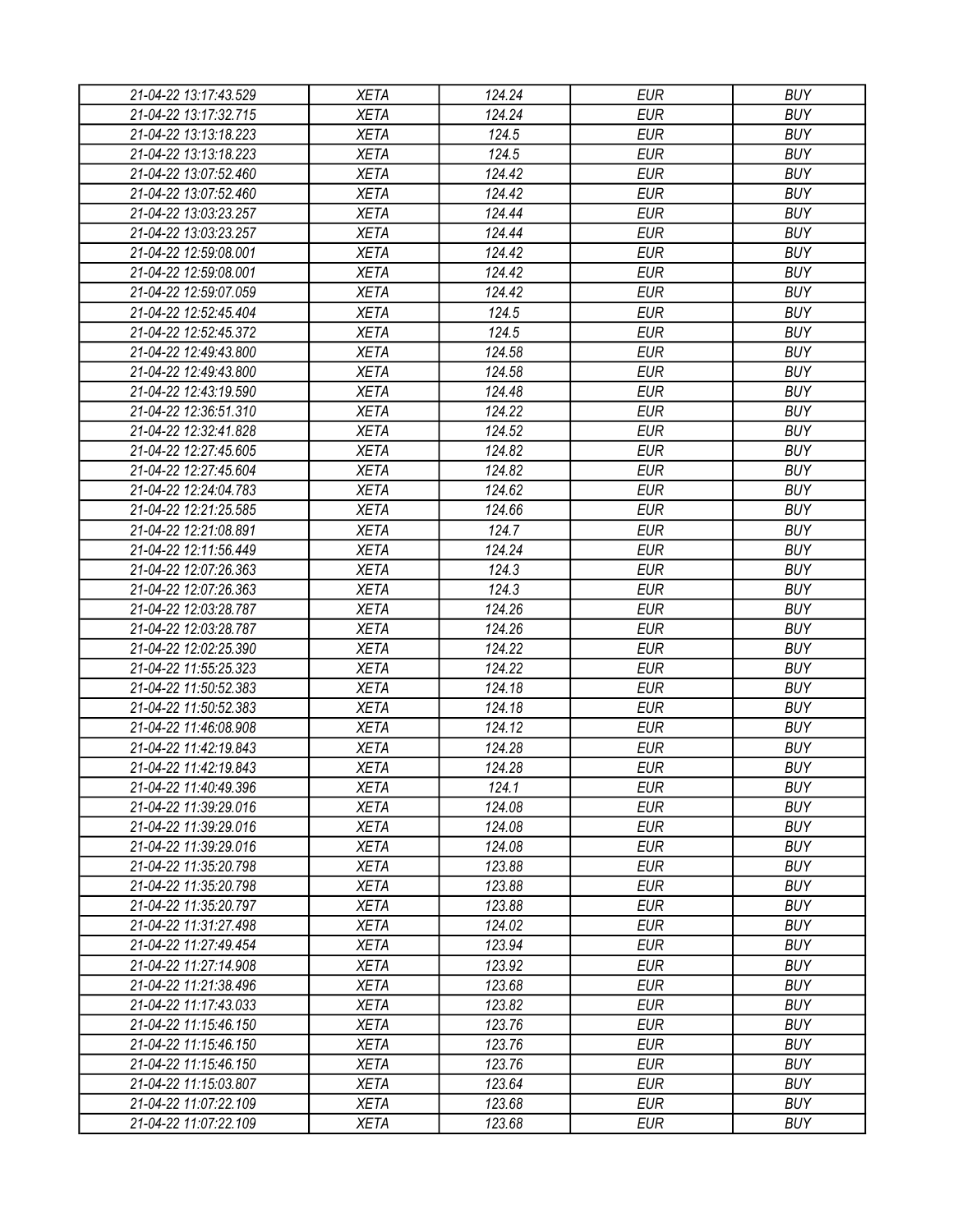| 21-04-22 11:04:52.783 | <b>XETA</b> | 123.54 | <b>EUR</b> | <b>BUY</b> |
|-----------------------|-------------|--------|------------|------------|
| 21-04-22 11:04:52.783 | <b>XETA</b> | 123.54 | <b>EUR</b> | <b>BUY</b> |
| 21-04-22 10:58:06.219 | <b>XETA</b> | 123.54 | <b>EUR</b> | <b>BUY</b> |
| 21-04-22 10:53:45.817 | <b>XETA</b> | 123.42 | <b>EUR</b> | <b>BUY</b> |
| 21-04-22 10:53:40.497 | <b>XETA</b> | 123.44 | <b>EUR</b> | <b>BUY</b> |
| 21-04-22 10:50:25.286 | <b>XETA</b> | 123.54 | <b>EUR</b> | <b>BUY</b> |
| 21-04-22 10:50:25.286 | <b>XETA</b> | 123.54 | <b>EUR</b> | <b>BUY</b> |
| 21-04-22 10:49:53.685 | <b>XETA</b> | 123.52 | <b>EUR</b> | <b>BUY</b> |
| 21-04-22 10:46:00.252 | <b>XETA</b> | 123.22 | <b>EUR</b> | <b>BUY</b> |
| 21-04-22 10:46:00.252 | <b>XETA</b> | 123.22 | <b>EUR</b> | <b>BUY</b> |
| 21-04-22 10:46:00.252 | <b>XETA</b> | 123.22 | <b>EUR</b> | <b>BUY</b> |
| 21-04-22 10:41:15.902 | <b>XETA</b> | 123.06 | <b>EUR</b> | <b>BUY</b> |
| 21-04-22 10:41:15.871 | <b>XETA</b> | 123.06 | <b>EUR</b> | <b>BUY</b> |
| 21-04-22 10:37:10.797 | <b>XETA</b> | 123.02 | <b>EUR</b> | <b>BUY</b> |
| 21-04-22 10:37:10.797 | <b>XETA</b> | 123.02 | <b>EUR</b> | <b>BUY</b> |
| 21-04-22 10:37:10.797 | <b>XETA</b> | 123.02 | <b>EUR</b> | <b>BUY</b> |
| 21-04-22 10:34:01.382 | <b>XETA</b> | 123.2  | <b>EUR</b> | <b>BUY</b> |
| 21-04-22 10:33:15.824 | <b>XETA</b> | 123.22 | <b>EUR</b> | <b>BUY</b> |
| 21-04-22 10:29:50.421 | <b>XETA</b> | 123.22 | <b>EUR</b> | <b>BUY</b> |
| 21-04-22 10:29:45.440 | <b>XETA</b> | 123.22 | <b>EUR</b> | <b>BUY</b> |
| 21-04-22 10:24:47.016 | <b>XETA</b> | 123.2  | <b>EUR</b> | <b>BUY</b> |
| 21-04-22 10:24:47.016 | <b>XETA</b> | 123.2  | <b>EUR</b> | <b>BUY</b> |
| 21-04-22 10:24:47.016 | <b>XETA</b> | 123.2  | <b>EUR</b> | <b>BUY</b> |
| 21-04-22 10:24:47.016 | <b>XETA</b> | 123.2  | <b>EUR</b> | <b>BUY</b> |
| 21-04-22 10:22:32.117 | <b>XETA</b> | 123.02 | <b>EUR</b> | <b>BUY</b> |
| 21-04-22 10:22:23.719 | <b>XETA</b> | 123.02 | <b>EUR</b> | <b>BUY</b> |
| 21-04-22 10:22:22.746 | <b>XETA</b> | 123.02 | <b>EUR</b> | <b>BUY</b> |
| 21-04-22 10:22:02.840 | <b>XETA</b> | 123.02 | <b>EUR</b> | <b>BUY</b> |
| 21-04-22 10:21:49.359 | <b>XETA</b> | 123.04 | <b>EUR</b> | <b>BUY</b> |
| 21-04-22 10:18:49.344 | <b>XETA</b> | 122.98 | <b>EUR</b> | <b>BUY</b> |
| 21-04-22 10:15:19.526 | <b>XETA</b> | 122.84 | <b>EUR</b> | <b>BUY</b> |
| 21-04-22 10:11:55.779 | <b>XETA</b> | 122.92 | <b>EUR</b> | <b>BUY</b> |
| 21-04-22 10:11:07.702 | <b>XETA</b> | 122.92 | <b>EUR</b> | <b>BUY</b> |
| 21-04-22 10:11:07.702 | <b>XETA</b> | 122.92 | <b>EUR</b> | <b>BUY</b> |
| 21-04-22 10:09:01.687 | <b>XETA</b> | 122.92 | <b>EUR</b> | <b>BUY</b> |
| 21-04-22 10:07:43.913 | <b>XETA</b> | 122.54 | <b>EUR</b> | <b>BUY</b> |
| 21-04-22 10:04:25.154 | <b>XETA</b> | 122.9  | <b>EUR</b> | <b>BUY</b> |
| 21-04-22 10:02:58.260 | <b>XETA</b> | 122.84 | <b>EUR</b> | <b>BUY</b> |
| 21-04-22 10:02:58.260 | <b>XETA</b> | 122.84 | <b>EUR</b> | <b>BUY</b> |
| 21-04-22 10:01:13.622 | <b>XETA</b> | 122.94 | <b>EUR</b> | <b>BUY</b> |
| 21-04-22 10:00:26.406 | <b>XETA</b> | 122.84 | <b>EUR</b> | <b>BUY</b> |
| 21-04-22 10:00:26.406 | <b>XETA</b> | 122.84 | <b>EUR</b> | <b>BUY</b> |
| 21-04-22 09:58:38.860 | <b>XETA</b> | 122.74 | <b>EUR</b> | <b>BUY</b> |
| 21-04-22 09:53:54.619 | <b>XETA</b> | 122.84 | <b>EUR</b> | <b>BUY</b> |
|                       |             |        |            |            |
| 21-04-22 09:53:54.619 | <b>XETA</b> | 122.84 | <b>EUR</b> | <b>BUY</b> |
| 21-04-22 09:51:10.828 | <b>XETA</b> | 122.54 | <b>EUR</b> | <b>BUY</b> |
| 21-04-22 09:51:10.828 | <b>XETA</b> | 122.54 | <b>EUR</b> | <b>BUY</b> |
| 21-04-22 09:46:04.389 | <b>XETA</b> | 122.56 | <b>EUR</b> | <b>BUY</b> |
| 21-04-22 09:46:04.389 | <b>XETA</b> | 122.56 | <b>EUR</b> | <b>BUY</b> |
| 21-04-22 09:42:28.162 | <b>XETA</b> | 122.54 | <b>EUR</b> | <b>BUY</b> |
| 21-04-22 09:38:48.915 | <b>XETA</b> | 122.52 | EUR        | <b>BUY</b> |
| 21-04-22 09:38:48.915 | XETA        | 122.52 | <b>EUR</b> | <b>BUY</b> |
| 21-04-22 09:38:43.643 | <b>XETA</b> | 122.52 | <b>EUR</b> | <b>BUY</b> |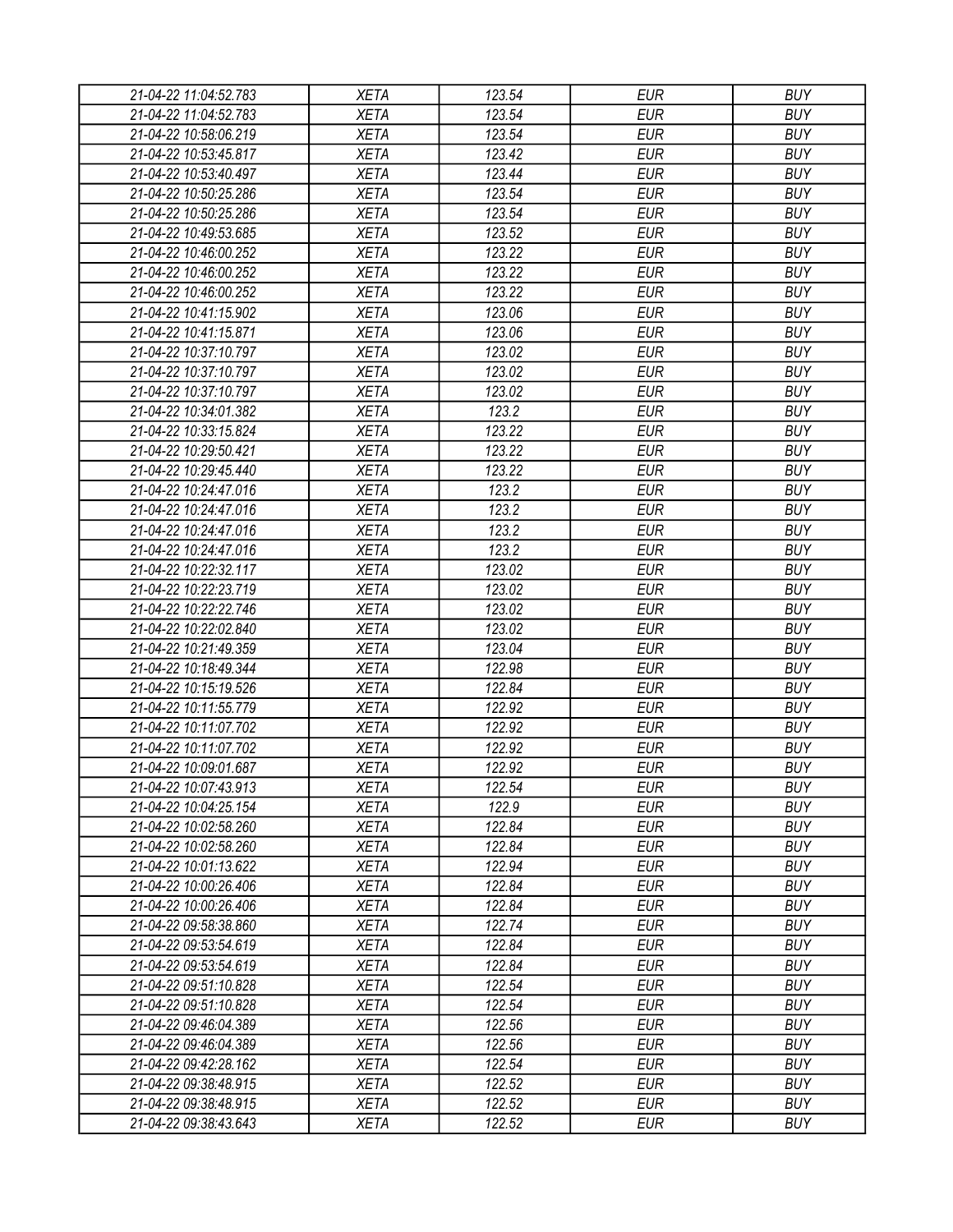| 21-04-22 09:38:40.706 | <b>XETA</b> | 122.52 | <b>EUR</b> | <b>BUY</b> |
|-----------------------|-------------|--------|------------|------------|
| 21-04-22 09:38:33.759 | <b>XETA</b> | 122.54 | <b>EUR</b> | <b>BUY</b> |
| 21-04-22 09:38:33.759 | <b>XETA</b> | 122.54 | <b>EUR</b> | <b>BUY</b> |
| 21-04-22 09:36:46.303 | <b>XETA</b> | 122.68 | <b>EUR</b> | <b>BUY</b> |
| 21-04-22 09:31:56.516 | <b>XETA</b> | 122.6  | <b>EUR</b> | <b>BUY</b> |
| 21-04-22 09:31:56.516 | <b>XETA</b> | 122.6  | <b>EUR</b> | <b>BUY</b> |
| 21-04-22 09:30:37.387 | <b>XETA</b> | 122.68 | <b>EUR</b> | <b>BUY</b> |
| 21-04-22 09:28:48.204 | <b>XETA</b> | 122.74 | <b>EUR</b> | <b>BUY</b> |
| 21-04-22 09:25:53.882 | <b>XETA</b> | 122.64 | <b>EUR</b> | <b>BUY</b> |
| 21-04-22 09:25:53.882 | <b>XETA</b> | 122.64 | <b>EUR</b> | <b>BUY</b> |
| 21-04-22 09:22:16.781 | <b>XETA</b> | 122.92 | <b>EUR</b> | <b>BUY</b> |
| 21-04-22 09:20:35.161 | <b>XETA</b> | 122.92 | <b>EUR</b> | <b>BUY</b> |
| 21-04-22 09:20:35.161 | <b>XETA</b> | 122.92 | <b>EUR</b> | <b>BUY</b> |
| 21-04-22 09:19:20.096 | <b>XETA</b> | 122.94 | <b>EUR</b> | <b>BUY</b> |
| 21-04-22 09:18:20.167 | <b>XETA</b> | 122.94 | <b>EUR</b> | <b>BUY</b> |
| 21-04-22 09:16:46.403 | <b>XETA</b> | 122.96 | <b>EUR</b> | <b>BUY</b> |
| 21-04-22 09:16:45.389 | <b>XETA</b> | 122.96 | <b>EUR</b> | <b>BUY</b> |
| 21-04-22 09:13:31.511 | <b>XETA</b> | 122.74 | <b>EUR</b> | <b>BUY</b> |
| 21-04-22 09:11:54.061 | <b>XETA</b> | 122.66 | <b>EUR</b> | <b>BUY</b> |
| 21-04-22 09:11:50.369 | <b>XETA</b> | 122.66 | <b>EUR</b> | <b>BUY</b> |
| 21-04-22 09:11:50.360 | <b>XETA</b> | 122.66 | <b>EUR</b> | <b>BUY</b> |
| 21-04-22 09:09:34.589 | <b>XETA</b> | 122.5  | <b>EUR</b> | <b>BUY</b> |
| 21-04-22 09:08:35.971 | <b>XETA</b> | 122.46 | <b>EUR</b> | <b>BUY</b> |
| 21-04-22 09:08:31.902 | <b>XETA</b> | 122.46 | <b>EUR</b> | <b>BUY</b> |
| 21-04-22 09:06:10.550 | <b>XETA</b> | 122.52 | <b>EUR</b> | <b>BUY</b> |
| 21-04-22 09:04:06.028 | <b>XETA</b> | 122.54 | <b>EUR</b> | <b>BUY</b> |
| 21-04-22 09:04:02.801 | <b>XETA</b> | 122.58 | <b>EUR</b> | <b>BUY</b> |
| 21-04-22 09:03:23.805 | <b>XETA</b> | 122.54 | <b>EUR</b> | <b>BUY</b> |
| 21-04-22 09:02:12.169 | <b>XETA</b> | 122.68 | <b>EUR</b> | <b>BUY</b> |
| 21-04-22 09:02:12.169 | <b>XETA</b> | 122.68 | <b>EUR</b> | <b>BUY</b> |
| 21-04-22 09:01:24.351 | <b>XETA</b> | 122.62 | <b>EUR</b> | <b>BUY</b> |
| 21-04-22 09:01:24.351 | <b>XETA</b> | 122.62 | <b>EUR</b> | <b>BUY</b> |
| 21-04-22 09:01:24.351 | <b>XETA</b> | 122.62 | <b>EUR</b> | <b>BUY</b> |
| 21-04-22 09:01:11.810 | <b>XETA</b> | 122.64 | <b>EUR</b> | <b>BUY</b> |
|                       |             | 122.54 | <b>EUR</b> | <b>BUY</b> |
| 21-04-22 08:59:21.671 | <b>XETA</b> |        |            |            |
| 21-04-22 08:58:20.306 | <b>XETA</b> | 122.48 | <b>EUR</b> | <b>BUY</b> |
| 21-04-22 08:54:38.565 | <b>XETA</b> | 121.9  | <b>EUR</b> | <b>BUY</b> |
| 21-04-22 08:53:04.982 | <b>XETA</b> | 121.84 | <b>EUR</b> | <b>BUY</b> |
| 21-04-22 08:52:07.434 | <b>XETA</b> | 121.78 | <b>EUR</b> | <b>BUY</b> |
| 21-04-22 08:52:07.434 | <b>XETA</b> | 121.78 | <b>EUR</b> | <b>BUY</b> |
| 21-04-22 08:49:24.454 | <b>XETA</b> | 121.64 | <b>EUR</b> | <b>BUY</b> |
| 21-04-22 08:49:24.453 | <b>XETA</b> | 121.64 | <b>EUR</b> | <b>BUY</b> |
| 21-04-22 08:46:59.363 | <b>XETA</b> | 121.9  | <b>EUR</b> | <b>BUY</b> |
| 21-04-22 08:46:59.363 | <b>XETA</b> | 121.9  | <b>EUR</b> | <b>BUY</b> |
| 21-04-22 08:46:03.081 | <b>XETA</b> | 121.96 | <b>EUR</b> | <b>BUY</b> |
| 21-04-22 08:46:01.110 | <b>XETA</b> | 121.98 | <b>EUR</b> | <b>BUY</b> |
| 21-04-22 08:46:01.110 | <b>XETA</b> | 121.98 | <b>EUR</b> | <b>BUY</b> |
| 21-04-22 08:45:13.326 | <b>XETA</b> | 121.84 | <b>EUR</b> | <b>BUY</b> |
| 21-04-22 08:44:15.689 | <b>XETA</b> | 121.8  | <b>EUR</b> | <b>BUY</b> |
| 21-04-22 08:44:15.689 | <b>XETA</b> | 121.8  | <b>EUR</b> | <b>BUY</b> |
| 21-04-22 08:43:57.189 | <b>XETA</b> | 121.82 | <b>EUR</b> | <b>BUY</b> |
| 21-04-22 08:43:03.226 | <b>XETA</b> | 121.64 | <b>EUR</b> | <b>BUY</b> |
| 21-04-22 08:40:55.153 | <b>XETA</b> | 121.76 | <b>EUR</b> | <b>BUY</b> |